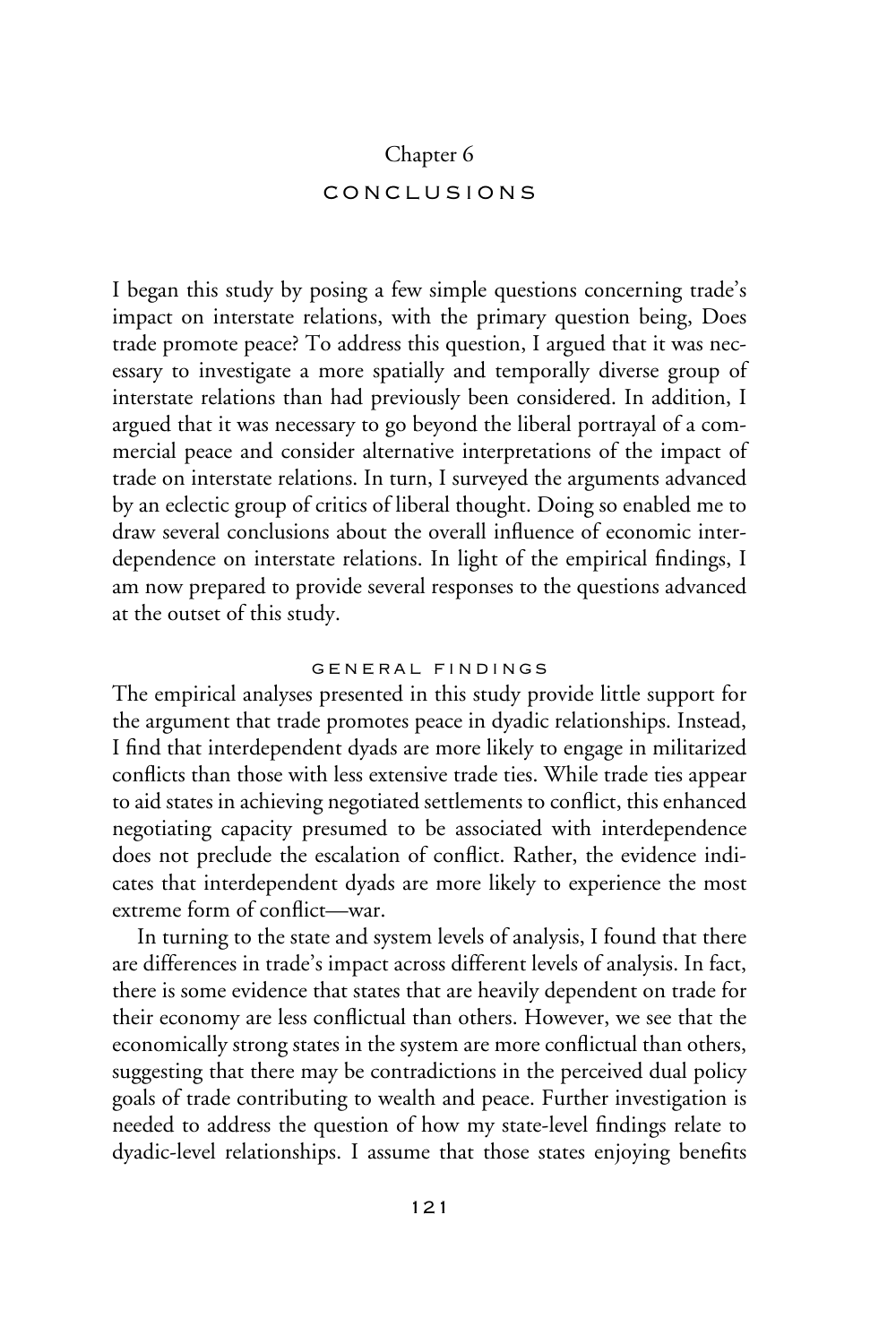from trade are the ones that are less likely to engage in conflict, but once again, it is difficult to translate monadic-level phenomena to dyadic-level analysis. Looking at the system level provided a less clear-cut picture about the possibilities for peace associated with increased interdependence. Depending upon how one conceives of both systemic interdependence and conflict, one's conclusions about the relationship may differ. The jury is still out on resolving this question, and further investigation is needed.

Does this mean that critics of liberalism are more accurate than the liberals in their predictions about trade's impact on conflict? In general, no one theoretical position provides an accurate account of the impact of trading relationships. The experience of states within trading relationships differs. As mentioned, few theorists explicitly articulate the hypothesized relationship between trade and conflict. Those that do so provide little explanation for factors that give rise to variations in trading relationships. Throughout this study, I have focused on one argument made by some critics of liberalism—that symmetrical dependence is different than asymmetrical dependence. From the relevant literature, I inferred that symmetrical ties may offer a hope for peace, since they offer states an opportunity to reap the benefits of trade without being subject to the political manipulation found in less symmetrical relationships. Asymmetrical relationships, on the other hand, subject less powerful states to adverse consequences that may nullify the deterrent effect of trade on conflict or may heighten tensions that make conflict more likely. In addition, symmetric ties should be more likely to confer relatively equal benefits to both partners, reducing the likelihood that conflicts will arise over the distribution of the gains for trade. Thus, I reasoned that the greatest hope for peace should arise in relations in which dependence was both symmetric and extensive.

However, the evidence does not support my initial proposition. *The pacifying effect of balanced dependence was seen only at the lowest level of trade ties.* Here, symmetric ties simply reflected the fact that states were relatively equal in their lack of dependence. That is, both states were relatively independent and were equal in that respect. On the other hand, *in situations of extensive trade dependence, states with symmetric ties were found to be more conflictual*. Thus, relationships that I expected to be the most peaceful were instead the most conflictual.

How might we explain this unanticipated finding? Why would the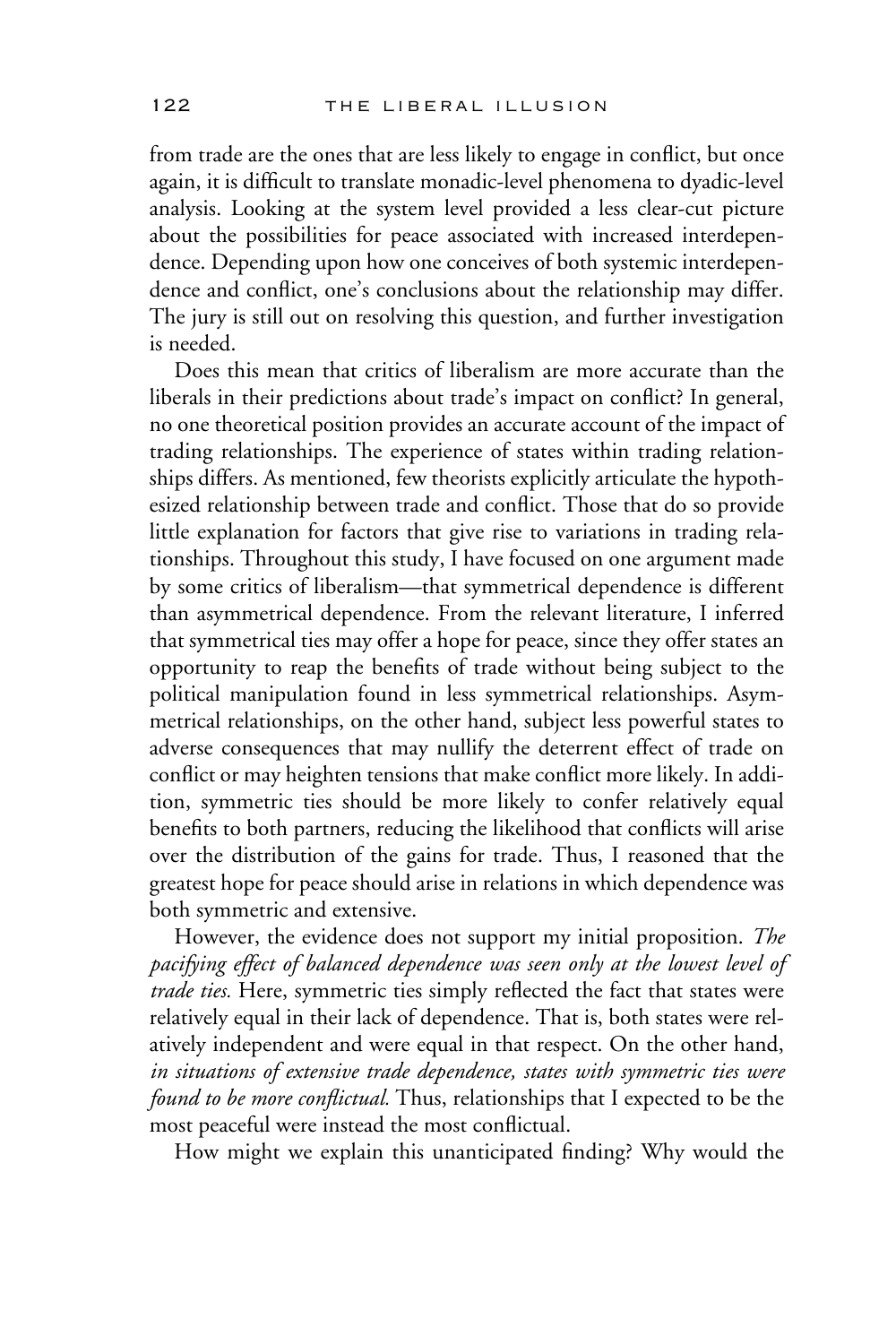conditions believed to promote peace be associated with the most frequent and intense conflicts? The answer may reside, in part, in explanations emerging from beyond the economic interpretations of the tradeconflict relationships. For example, we learn from sociological and psychological theories that close relationships are more likely to exhibit increased conflict and cooperation. Relations that exhibit both extensive and mutual trade dependence may be more likely than others to witness the establishment of additional forms of linkages. For example, when dependence is asymmetric, the leader of the more powerful state may not view the more dependent state as being an equal partner in the relationship and may be less likely to forge additional bonds beyond the economic realm. *Mutual need* in trade may motivate each state to strengthen existing bonds in other areas. Thus, the web of interstate linkages may be more extensive in relations among equal partners. And, it is this web of interstate ties believed to foster peace that may contribute to the increased propensity for conflict in interdependent relationships.

Interdependence, as some argue, may create more opportunities for conflict to arise and more issues over which to conflict. Trade ties may simply reflect the magnitude of other interactions between states. Yet, interdependence does not reflect only quantitative differences in interactions; interdependent relations are assumed to be qualitatively different from other types of relationships.

Most scholars recognize that all interdependent relationships entail costly aspects. Foremost among these costs is the reduced ability of states to pursue their own national objectives independent of external influences. The policies and actions of one state may have an effect on its other partners. Liberals advocate policy coordination as a means to reduce the potentially adverse consequences of interdependence. Neo-Marxists and neorealists, on the other hand, underscore the difficulties of achieving policy coordination in interstate relations.

The inability of states to offset the costly aspects of dependence may be the principal factor contributing to tension in trading relationships. If policy coordination is one way to overcome this problem, the question arises over which relationships are most conducive to achieving compromises that are likely to promote the common good. One could argue that policy coordination is more difficult to achieve in asymmetrical relations, since the more powerful actor possesses an advantaged bargaining position and may have no incentive to alter its domestic policies in order to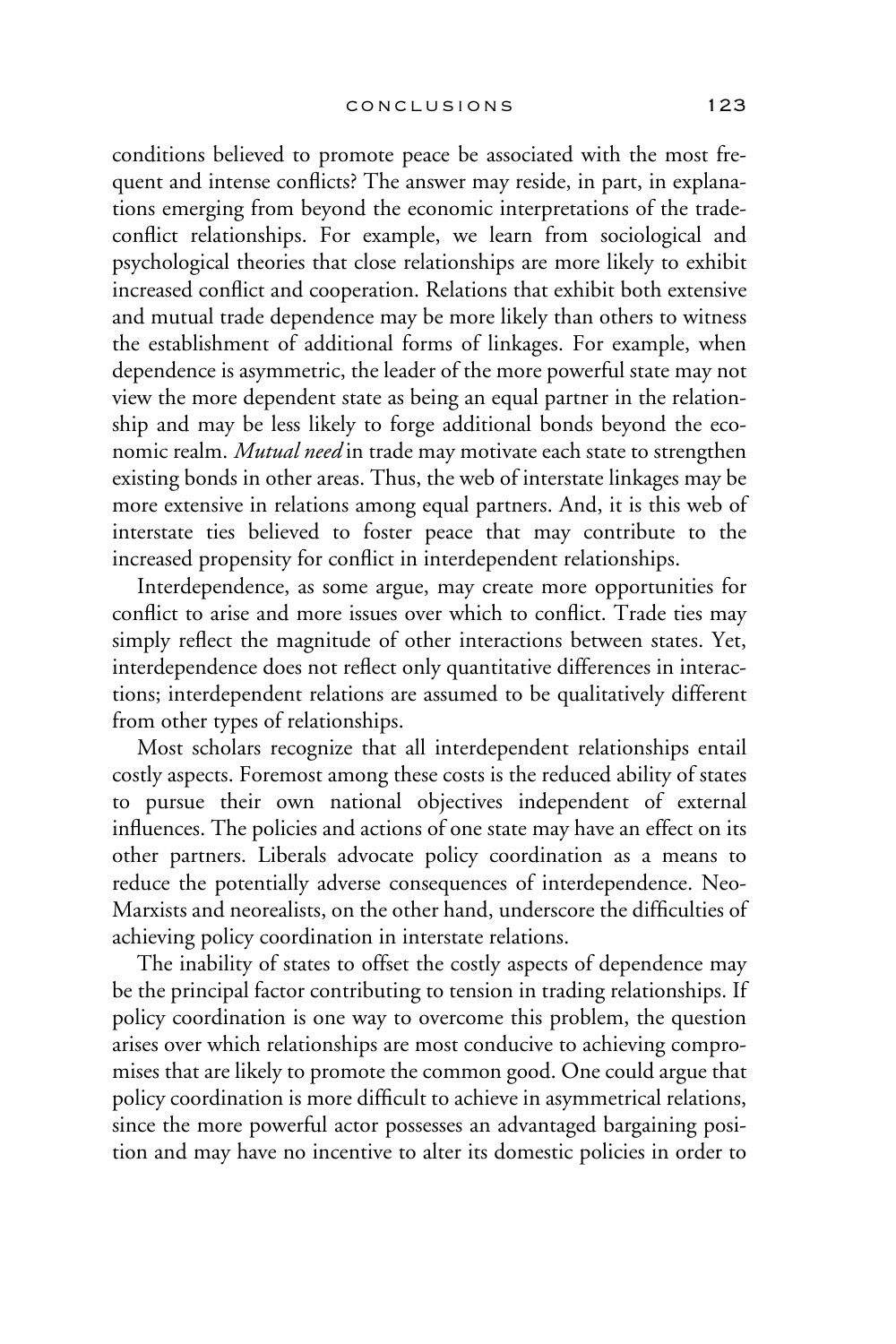reduce the negative consequences of dependence for the weaker state. According to this view, relations between equal partners would be more conducive to achieving compromises in policy coordination. On the other hand, one could argue that in relationships between equal partners, each state is less likely to yield to the demands of its partner, which may result in stalemates, when negotiations over contested policies take place.

In discussing asymmetrical relations, I have highlighted the negative aspects of the coercive power afforded to the more powerful state. Yet, a powerful state's ability to impose its will on the weaker states may lead to more coordinated policies. Admittedly, such policies are more likely to favor the powerful state. Most people do not imagine relationships filled with coercion to constitute the types of harmonious trading relationships that liberals portray. Nevertheless, it seems plausible to argue that coercive power can be used to facilitate the rapid resolution of contentious policy issues. Unfortunately, policy disputes resolved through imposed demands (rather than negotiated outcomes) are likely to lead to greater long-term tensions. Thus, it remains unclear whether asymmetrical or symmetrical ties offer greater promise for producing coordinated policies that minimize the adverse consequences of dependence.

In general, leaders may view encroachment on a state's ability to determine its own policies, particularly in the domestic arena, to be a threat to national autonomy and even security. Historically, states tend to be unwilling to subordinate national interests for supranational objectives. Thus, the greatest hope for coordinated policies between interdependent states is likely to arise when there is a convergence of national and supranational objectives. Unfortunately, the liberal assumption that international trade immediately produces a convergence of state and global interests remains questionable.

Moreover, liberals argue that when conflicts of interest arise in interdependent relations, they will be resolved nonviolently. Beyond its empirical disconfirmation, the theoretical basis for this assertion is weak. Interdependent actors frequently engage in conflict. We know that intracommunity violence, family violence, and civil wars are common phenomena (more common than interstate conflict). In addition, enhanced mechanisms for conflict resolution do not appear to thwart violence. A cursory look at any newspaper will reveal the widespread use of violence by citizens of democratic states against their fellow citizens. At the same time, the citizens of these societies exhibit a great tendency to resort to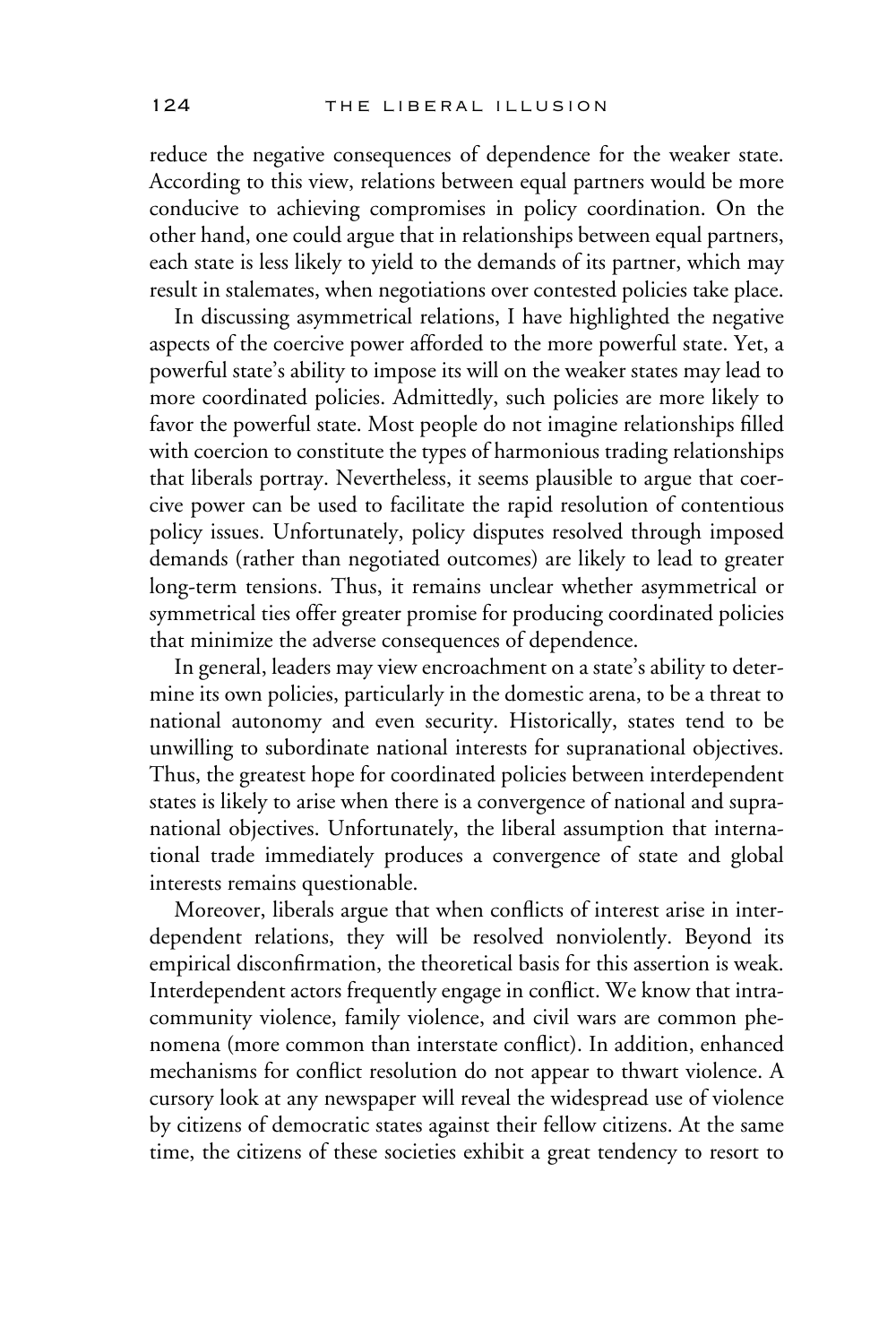conflict mediation or resolution through institutional and noninstitutional mechanisms (e.g., courts, therapists, mediators). Even when institutional mechanisms exist to resolve conflicts within societies, violence persists. If anything, we must begin to question the very logic upon which the argument that greater integration promotes peace rests. Rather than be surprised that trade failed to promote peace in the evidence reviewed in this study, it appears more logical to have expected to see an increase in violence with the expansion of interdependence.

Given the overall findings, one may ask why the results presented here depart from other studies that reveal a negative relationship between trade and conflict. In part, differences arise over the phenomena scholars seek to explain. As mentioned at the onset, I focus on whether interdependence deters states from engaging in extreme forms of conflict behavior between states—militarized disputes. With few exceptions, related empirical studies that provide evidence that trade promote peace incorporate cooperative and conflictual behaviors. Studies employing measures of "net conflict" evaluate the overall dyadic relationship by looking at the number of cooperative events minus the number of conflictual events. Incorporating cooperative events, which are more numerous than the rare conflictual events examined in this study, means that cooperation outweighs conflict. Thus, the conclusion that trade promotes peace is based on the empirical finding that trading states experience more cooperation. This is, of course, an interesting finding, but it is one that does not exclude the possibility that trading states also conflict more than other states. It may merely support the contention that interdependent dyads experience more cooperation and more conflict than do other states.

Differences also arise in studies that focus exclusively on militarized conflicts. Several efforts to explore the sources of discrepant findings in empirical studies of the trade-conflict relationship have failed to identify one dominant factor as responsible for the variations (Barbieri 1996d, 1998). Among the many variations in research approaches, scholars differ in the samples they analyze, the historical domain they explore, the manner in which they measure central concepts, and the choice of control variables. If, as some suggest, trade has a universally pacifying effect on conflict, the evidence of this effect should hold up across different samples, historical domains, conditions established through the use of control variables, and dimensions of trade dependence captured in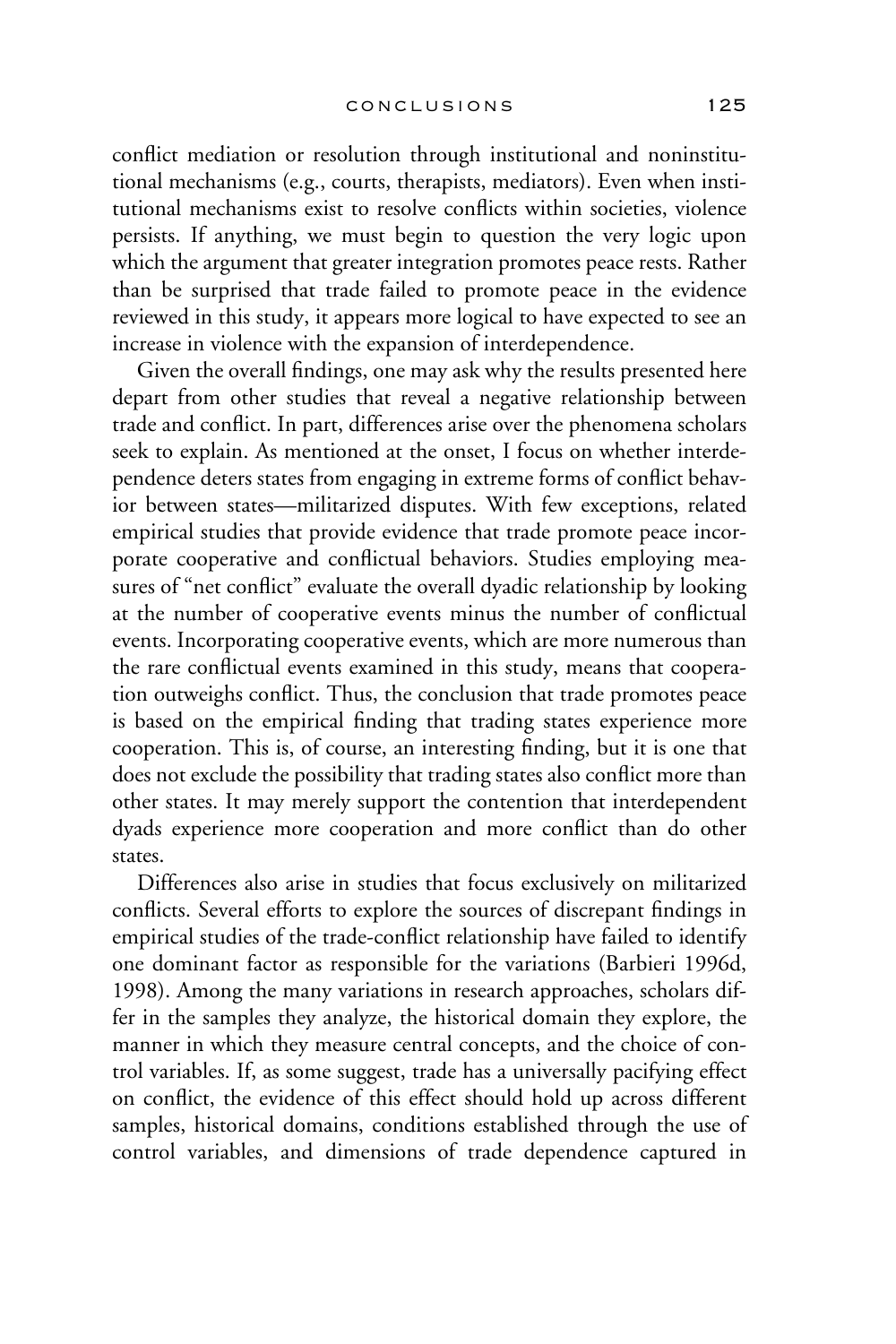related measures. The findings presented here provide the most comprehensive assessment of liberalism's claim that economic ties inhibit the most extreme forms of conflict behavior. If there were a strong relationship between trade and peace, the evidence presented in this study should have pointed in that direction.

This study, while answering some questions, raises additional questions that require further exploration. At the outset, I argued that anecdotal evidence about the impact of trade fails to inform us about whether a systematic relationship exists between trade and conflict. Yet, having uncovered evidence of that systematic relationship, it is clear that the large*-N* quantitative analyses have their own limitations. While I employ measures designed to capture the variations in interdependent relationships that may account for the differing impact of trade ties, a more detailed examination of the dynamics within interdependent relationships is needed. Given the ambiguities presented in the literature relevant to the trade-conflict debate, further explanatory power and theoretical enrichment might come from supplementing large*-N* studies with detailed case study analyses. The latter approach would provide some of the details about the missing links in the puzzle about countervailing tendencies of economic interdependence.

## policy implications

The empirical analyses presented in the previous chapters have important policy implications for the post–Cold War era. Many scholars and policymakers increasingly credit trade with contributing to the post–World War II peace, arguing that the continued expansion of trade ties will produce a similar effect in the post–Cold War era. The findings of this study suggest a reevaluation of policies designed to foster extensive trade ties.

Rather than simply assuming that trade will always promote peace, policymakers must consider the nature and context of economic linkages. In addition, if policymakers are to begin to formulate policies more consistent with the goals of peace, they must begin to recognize the shortcomings of policies designed according to the unconditional liberal premise that trade will always promote peace. By understanding the factors most likely to inhibit conflict in trading relations, political leaders will be better equipped to assess the potential impact of interdependence and to identify those relationships that are most likely to maximize the benefits of economic relationships, while minimizing costs of economic relationships.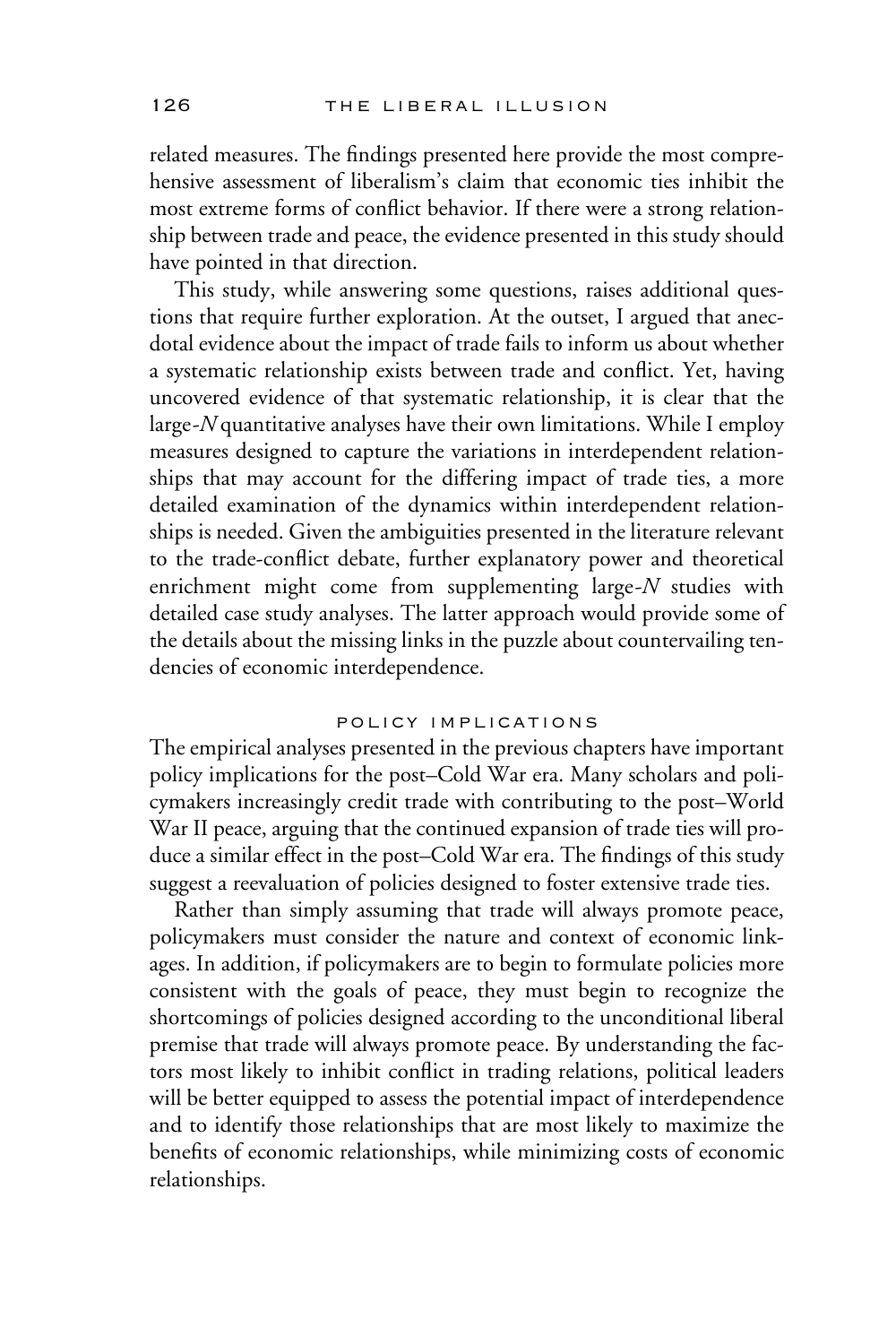In a similar way, scholars are now reevaluating the universal claims about the pacific nature of democratic states and are beginning to question the utility of policies designed to promote democracy among all states. Several scholars claim that states in the process of democratizing may be more conflict-prone than other states (Mansfield and Snyder 1995), that democratization has no significant effect on conflict processes (Thompson and Tucker 1997; Enterline 1995), and that democratic reversion increases the likelihood of interstate conflict (Ward and Gleditsch 1998). The empirical findings presented here suggest that trade may also have a positive influence on the conflict propensity of dyadic relations or have no influence at all. It may, therefore, be important to consider whether the concessions granted to states in the interest of fostering trade ties are worth the potential costs, particularly when the desired outcome is unlikely to obtain. States may still pursue strategies of expanded trade, in the hopes of profiting from economic relationships. Yet, they should not adopt the mistaken belief that trade ties will produce peaceful relationships.

It is also important to consider the implications of my findings with respect to the pacifying influence of symmetry and the presumed conflictual nature of asymmetrical ties at low levels of salience. Currently, Western leaders have sought to incorporate newly independent states into the world economy in the hope of securing a peaceful and prosperous future. The newly independent states of the former Soviet Union provide fertile ground for the West's economic expansion. The present economic standing of many Eastern European states makes it difficult to speak of their relations with the West as symmetrically dependent. Rather, asymmetrical ties may create a vicious circle of dependence and potential contempt that mirrors that found in North-South relations in the post–World War II era. For many of the newly independent states in the post–World War II era, legal independence did not mean economic or political freedom. In addition, the legacy of neocolonialism produced a gap in the distribution of wealth within and between nations and left questions about the viability of a stable peace in North-South relations. Thus, the asymmetrical trading relationships now being created may not only fail to foster peace, but may ultimately prove to be conflict prone.

Certainly, the evolving global economy must be considered when assessing the potential impact of trading relations. As the sheer volume of international trade grows, the flexibility of trading states to redirect trade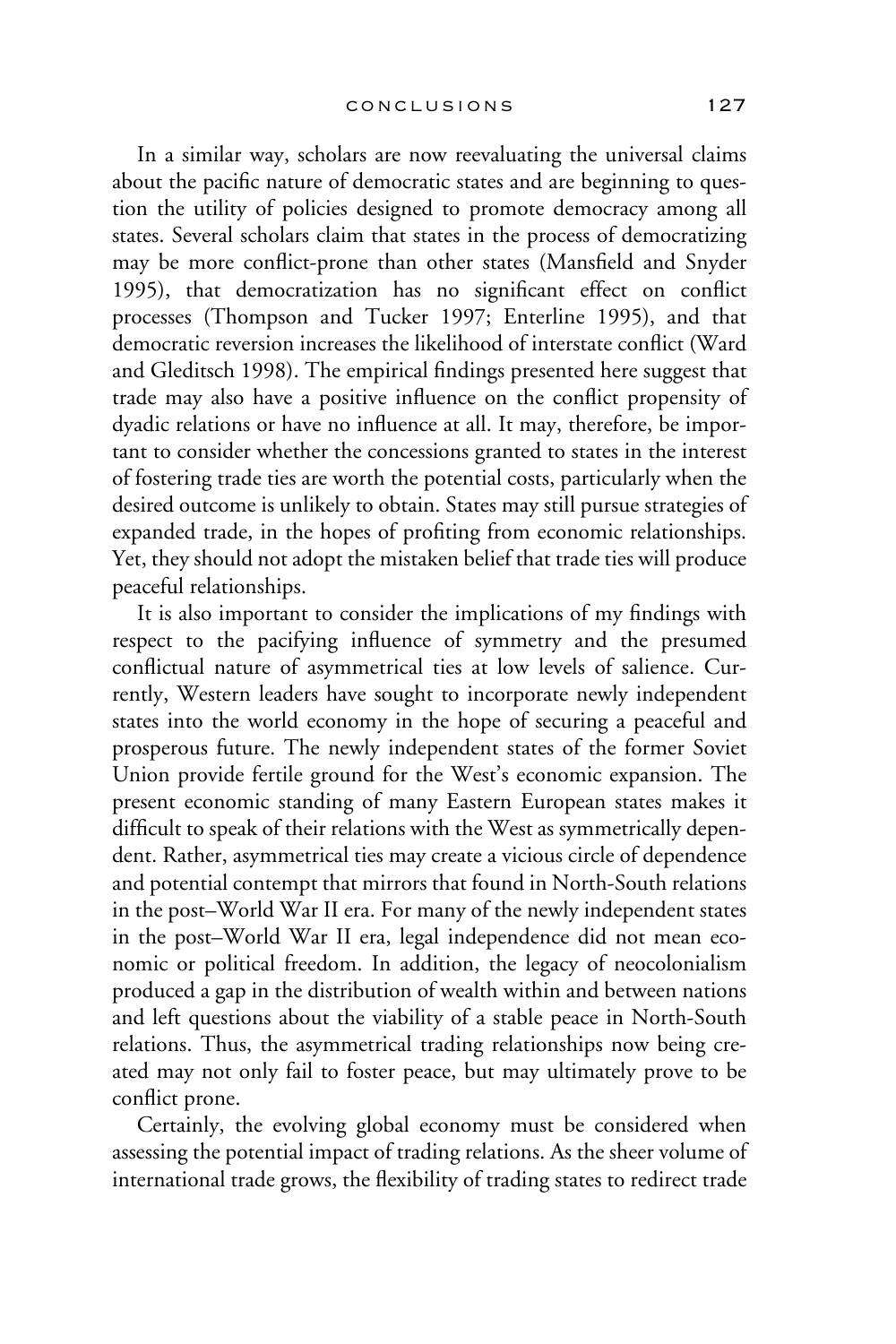patterns increases. In many respects this may offer benefits for trading states and a greater potential to achieve peace through trade. One of the primary negative attributes of dependent relations resides in the inability of dependent states to redirect their trade patterns when faced with undesirable economic relationships. As the flexibility of trade linkages increases, the relationships that emerge may be more reflective of the liberal perception of beneficial trade. That is, when a relationship poses undesirable political or economic costs, states have more freedom to exit the relationship. Unfortunately, many of the structural vestiges of dependence created through colonialism and imperialism persist in North-South relations, limiting the freedom of less powerful states to diversify their trade patterns. As noted, a similar pattern of structural dependence may emerge between emerging economies and dominant states. While most would agree that autarky is not a viable option for developing states, it appears that other policy options must be explored that take into account a more realistic picture of the range of possibilities in the outcome of trading policies. People must consider the negative consequences of trade and interdependence if they are to understand better how to avoid some of the pitfalls of interdependence.

One further trend must be identified in anticipating the impact of trade relations in the post-Cold War era. Given the findings presented here, it appears that the tendency to promote regional trading blocs as a means to derive greater economic benefits may have detrimental political consequences. For the results here indicate that it is extensive trade ties, especially among mutually dependent states, that appear to have the most damaging impact on interstate relations. This is particularly true when trade partner concentration is high, as will presumably be the case in regional trading agreements. Although regional trading agreements signal a willingness of states to cooperate in pursuit of mutual benefits, nations are generally resolute in pursuing national priorities over supranational goals. Thus, uniting states in the intricate web of linkages found in interdependent relations may prove to have more costs than benefits. In addition, the prospect for conflict is much greater when states pursue extensive as opposed to minor ties; that is, trade with minimum dependence may be a sounder policy than complete interdependence.

One additional trend in economic relationships is important to consider—the changing structure of the global economy. The inability of states to respond to shifting demands in the global economy has height-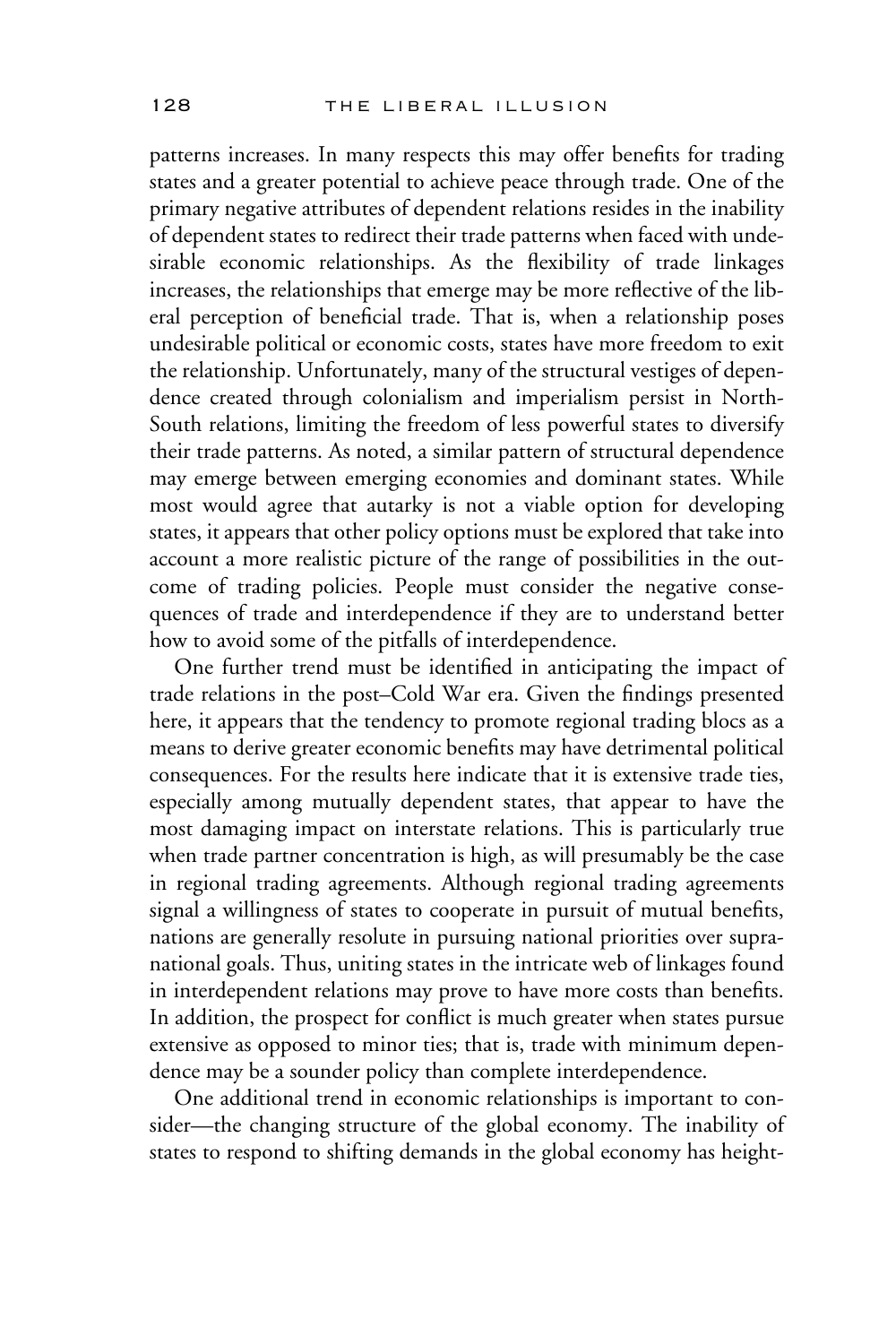ened tensions over trading issues. In particular, the most powerful states no longer garner the same benefits from the world trading system that they once enjoyed. Leaders that are unable to adjust their economy to respond to the changing demands of the global marketplace may turn to scapegoating. Tensions over economic issues may increase as the stakes of economic policies become more critical. Slow economic growth, combined with tensions over trade imbalances, appears to have heightened hostilities over a host of trading issues. Perceptions that one state may be deriving disproportionate gains from trade have led to charges of unfair trading practices. In the past, concerns about relative gains may have been less pronounced since economic expansion enabled more states to derive greater gains from trade. However, the financial crises of the 1990s and the economic hardships these produced may heighten perceptions that the economic pie is shrinking. Whether economic growth is faltering or not, the perception of a shrinking pie, in itself, may create concerns over the distribution of that pie.

Clearly, my predictions paint a grim picture. My intent is not to argue that states should turn back the clock of global integration, but to stress the need to understand the potential impact of increased interdependence. Designing policies based on faulty assumptions about trade's impact benefits no one. If policymakers understand the potential impact of trade ties, they will be better equipped to find ways to stem the tide of tensions that may erupt in such relationships. Ideally, states will devise measures to minimize the costs associated with interdependence, while also maximizing its benefits. They must also consider the overall context in which trading relationships are embedded in evaluating whether it is desirable to expand dependence on any given state.

# Possible Scenarios

Given the rarity of militarized disputes, the magnitude of the influence of interdependence on conflict (as of any one factor believed to affect militarized conflict) appears minor. Nevertheless, it is useful to consider the directional influence of interdependence on conflict and the relationships most likely to minimize the risk of conflict. To do this, it is helpful to consider a few possible scenarios that a leader might face in considering whether to increase trade ties with a particular partner.

Imagine that a leader of State A is evaluating its trading relationship with State B and is considering whether to increase its trade dependence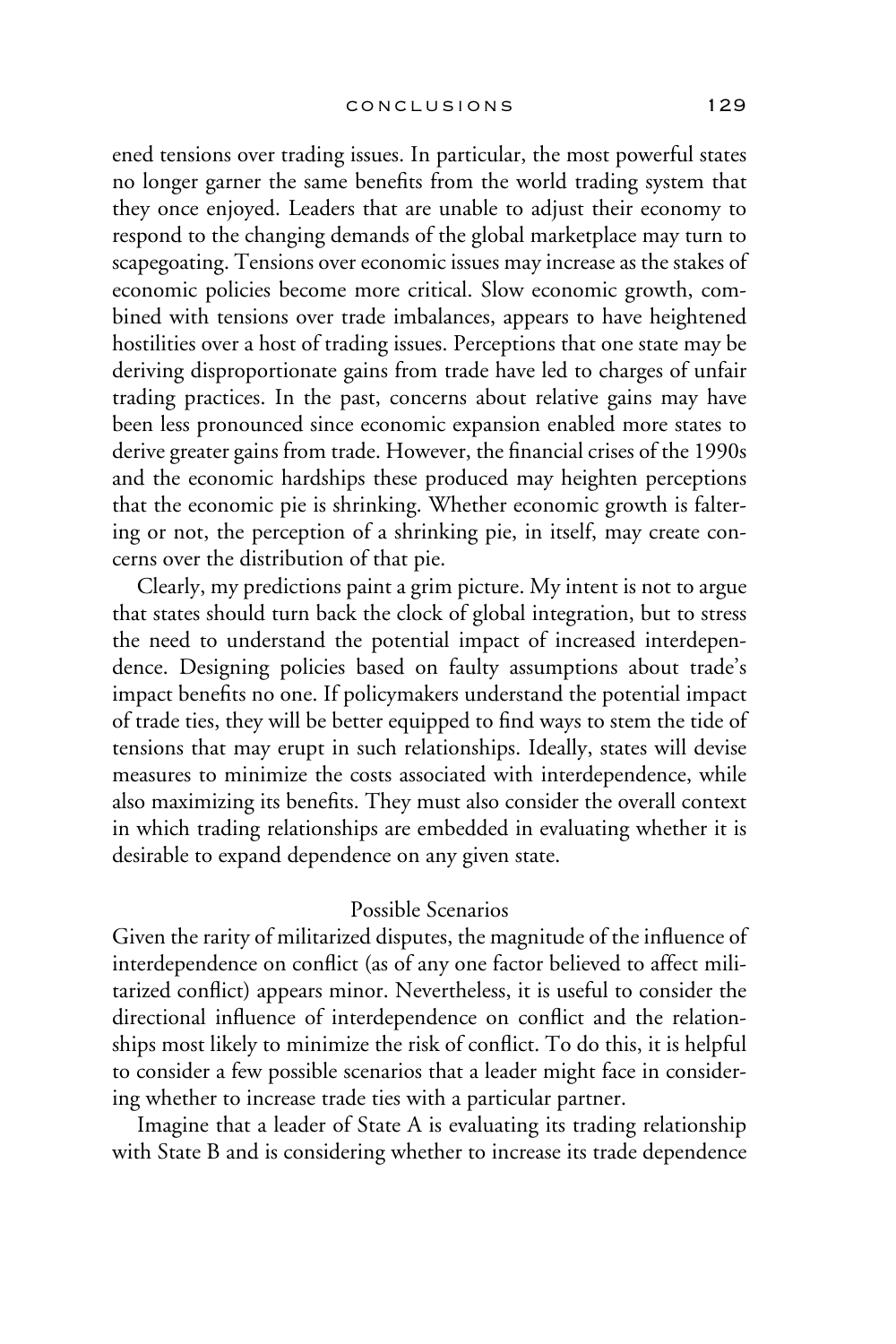on State B. Assume State A can only alter its own policies toward State B—it cannot influence State B's dependence on the relationship. Assume also that the leader of State A is concerned with maximizing security and seeks to alter its trade dependence in a manner consistent with minimizing the probability of getting into a militarized dispute. Even if the leader assumes that increased trade results in greater gains from trade, placing security concerns foremost on the agenda means that he or she will increase trade dependence only when it seems to offer an increased opportunity for peace. The benefits acquired from expanded trade will not offset the costs of greater insecurity.

Now, let us imagine three possible relationships that State A could have to its trade partner—State B. Recall from figure 1 that the Interdependence-Dependence Continuum consists of four quadrants. Quadrants I and IV represent asymmetrical trading relations; quadrants II and III represent symmetrical relations, with quadrant III representing minor linkages and quadrant II indicating extensive interdependence. Using the logit estimates from the analysis of MID occurrence for the period 1870–1992 that are reported in table 1, I calculate the dispute probabilities corresponding to different configurations of trade-partner dependence for a given dyad, Dyad<sub>ab</sub>

Figure 6 illustrates the dispute probabilities corresponding to the various configurations of trade dependence. The first figure, (a), depicts the lowest range of quadrant III, where each state conducts no more than 10 percent of its trade with a given partner. This scenario represents the most typical type of dyad in the sample, with 90 percent of observed cases in this study falling within this cell. Thus, this scenario is particularly interesting to consider. The next two cases, (b) asymmetrical and (c) symmetrical and highly salient relationships, are less typical, but worthy of consideration. The trend toward greater regional integration, as well as asymmetrical trading arrangements, may make these relationships more common in the post–Cold War era.

Imagine that State A can make only incremental changes in its trade dependence in the short term (i.e., moving outside the quadrant considered may provide alternative scenarios not considered here). In figure 6  $(a)$ , I find that the optimal position for maximizing security occurs at the lowest point of mutual dependence (0, 0). The probability of a dispute in a given year is 0.003 when no trade ties exist, compared to 0.008 at position (.1, .1). Regardless of State B's initial level of trade dependence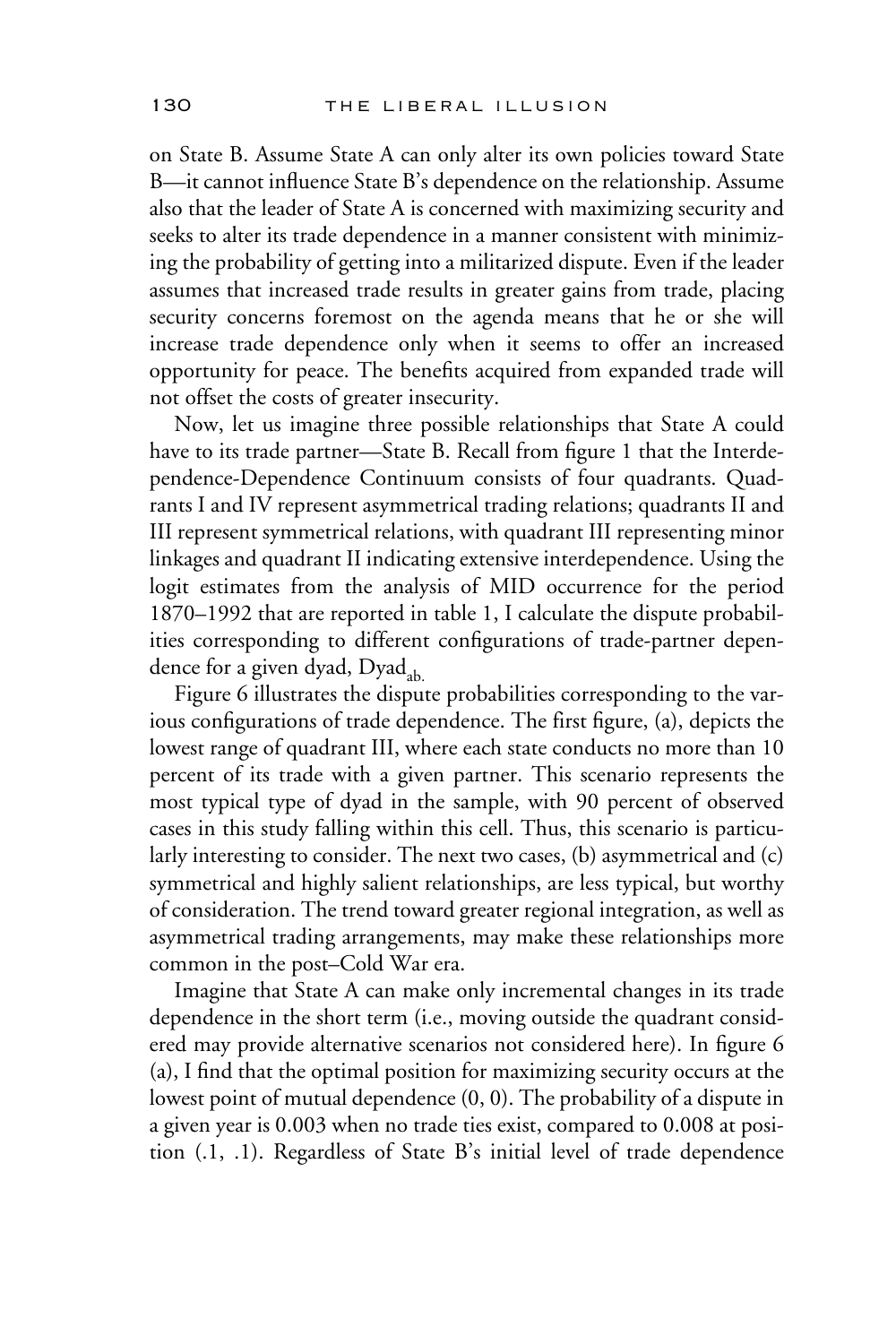

fig. 6. Scenarios of interdependent relationships: *A,* symmetrical, nonsalient relationships (quadrant III); *B,* asymmetrical relationships (quadrants I and IV); *C,* symmetrical, salient relationships (quadrant II).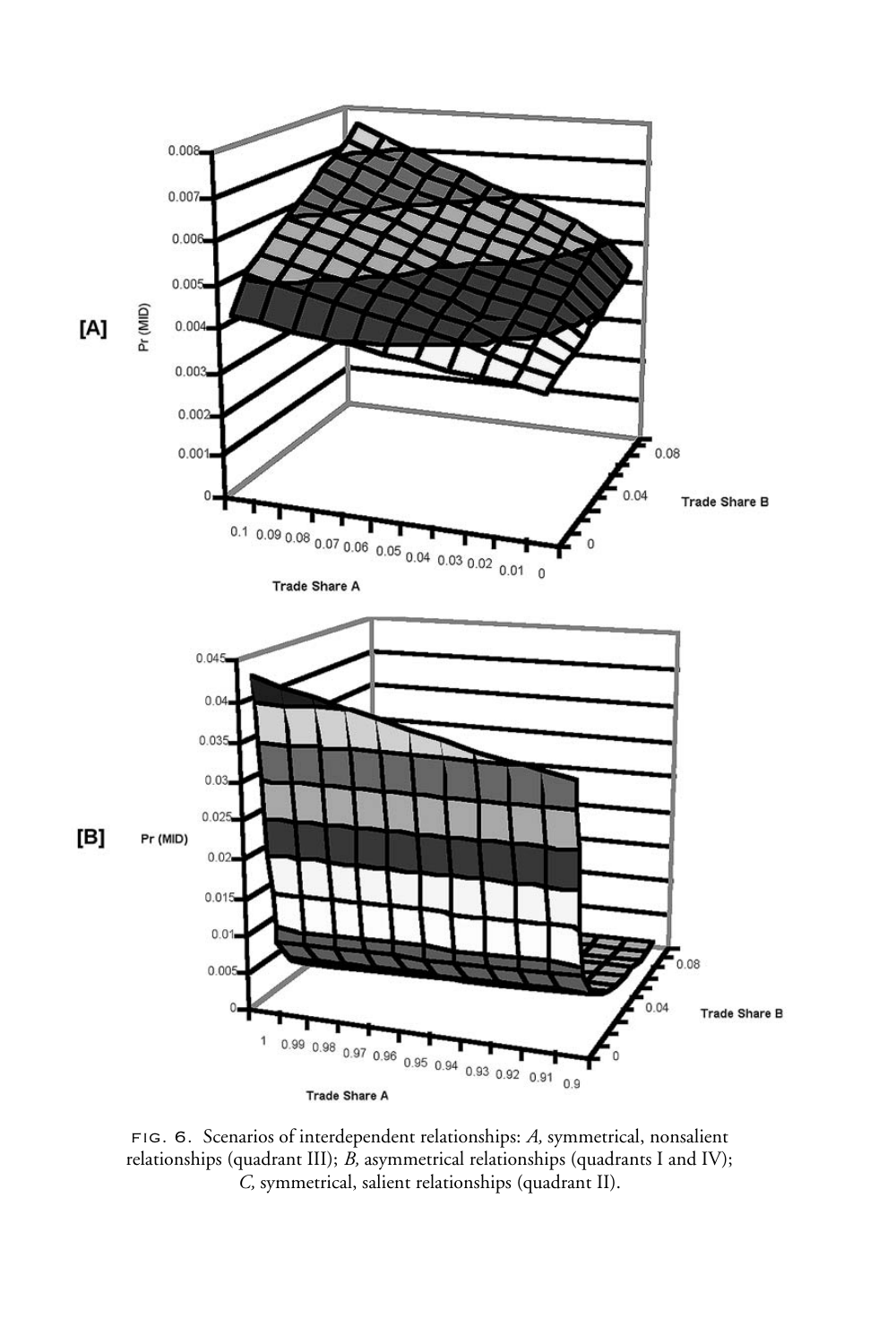

 $FIG. 6(C)$ 

within this quadrant, State A will always be better off from a security maximization perspective in reducing its trade dependence on B. This leads to the conclusion that for the most typical type of trading relationship, leaders are better off minimizing trade dependence, if security maximization is a priority. In fact, it appears that this is the position that most states take with respect to trade. Whether intentional or not, in most cases states fail to depend on any one partner for more than 10 percent of their trade. In only about 10 percent of the cases observed in the sample do states exceed a dependence level of more than 10 percent with any one partner.

In figure 6 (b) I consider the case of an asymmetrical trading relationship. State A conducts between 90 and 100 percent of its trade with State B, while State B conducts no more than 10 percent of its total trade with State A. Cases such as these are observed in the sample, but are extremely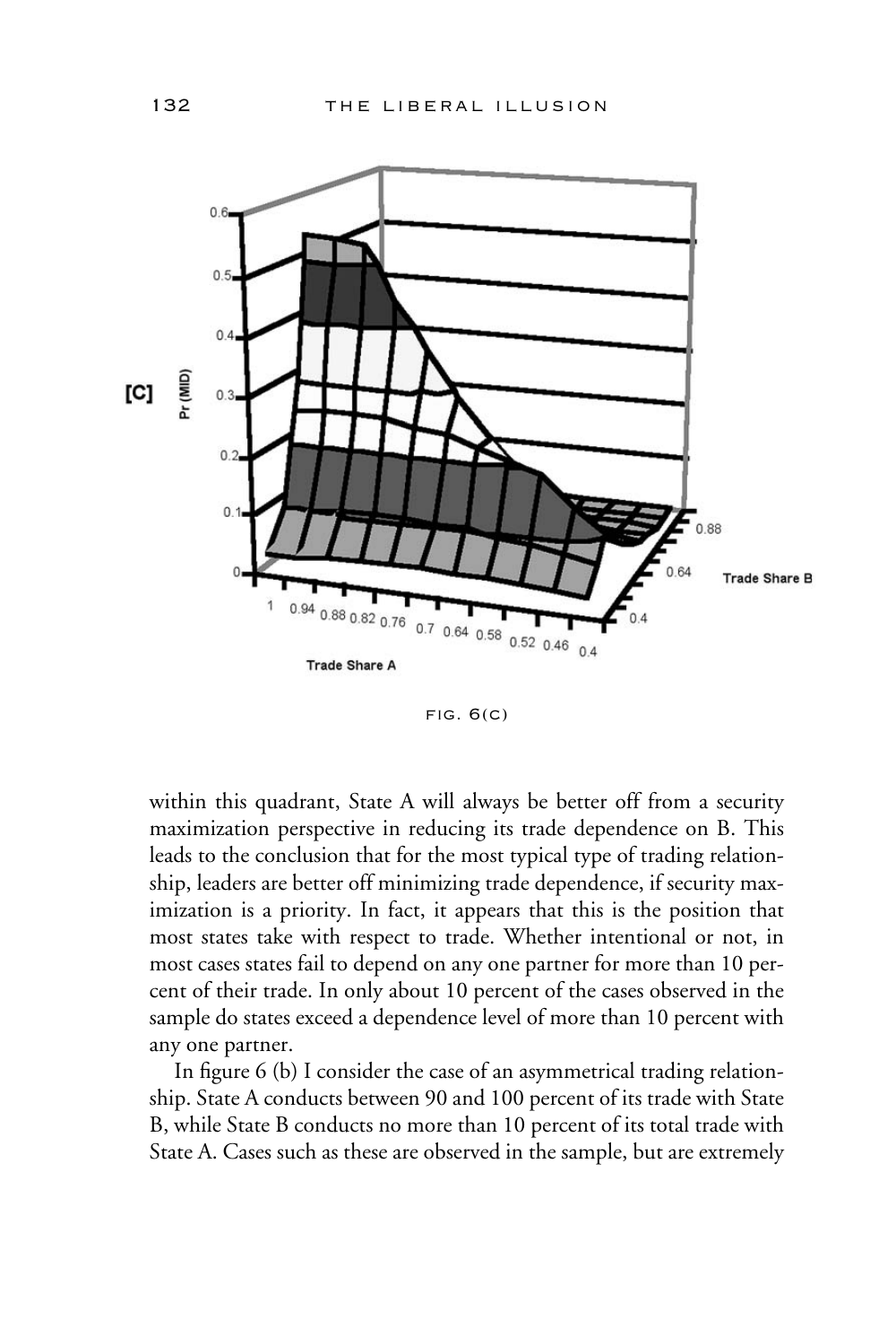rare. Less than 1 percent of the observations in this study represent cases where a state relies on one partner for more than 90 percent of their total trade. In such a situation, the optimal move for State A would depend on State B's position. If State B conducts less than 10 percent of its trade with State A, A is better off reducing its trade dependence on B. In this range of highly unequal dependence, the greater A's reduction in dependence, the lower the probability of conflict. On the other hand, within this quadrant, if State B conducts more than 10 percent of its trade with A, State A is better off increasing its trade dependence on State B. The optimal position for minimizing conflict actually occurs at the position (1, .1). The less dependent state (State B) is always better off increasing its trade dependence on A. This extreme form of asymmetrical relations makes each state less secure, which could be compensated by a move toward greater symmetry.

Figure 6(c) illustrates the case in which State A and State B have highly salient and symmetrical dependence, where each state conducts more than 40 percent of its trade with the other. This case represents an extremely atypical situation. The more typical scenarios are those where dyads are either symmetrical and nonsalient or else asymmetrical. In this relationship, a movement toward symmetry increases the likelihood of conflict. If State A's trade share is larger than State B's, State A is better off increasing its dependence on B. However, if State A's trade dependence is lower than State B, decreasing dependence is more desirable. If one state moves toward the region of greater symmetry, the other state should move to a position of relative asymmetry. We see that the impact of symmetry varies across different types of dyadic relationships. In the first scenario, symmetrical relations are more pacific, while here, they are more conflictual.

Finally, we may depart from the approach taken in the previous scenarios to consider a different perspective of viewing the trade-conflict relationship. If we adopt the liberal view that states are concerned with maximizing welfare, rather than security, the optimal policy would differ. A state might be willing to forfeit greater security for greater gains from trade. Perhaps the more realistic approach would be to recognize that states derive utility from both welfare and security. However, an increase in the gains from trade appears to require a trade-off with security.

If a leader's decision calculus incorporates concerns for maximizing welfare and security, then decisions to alter one's trade policy would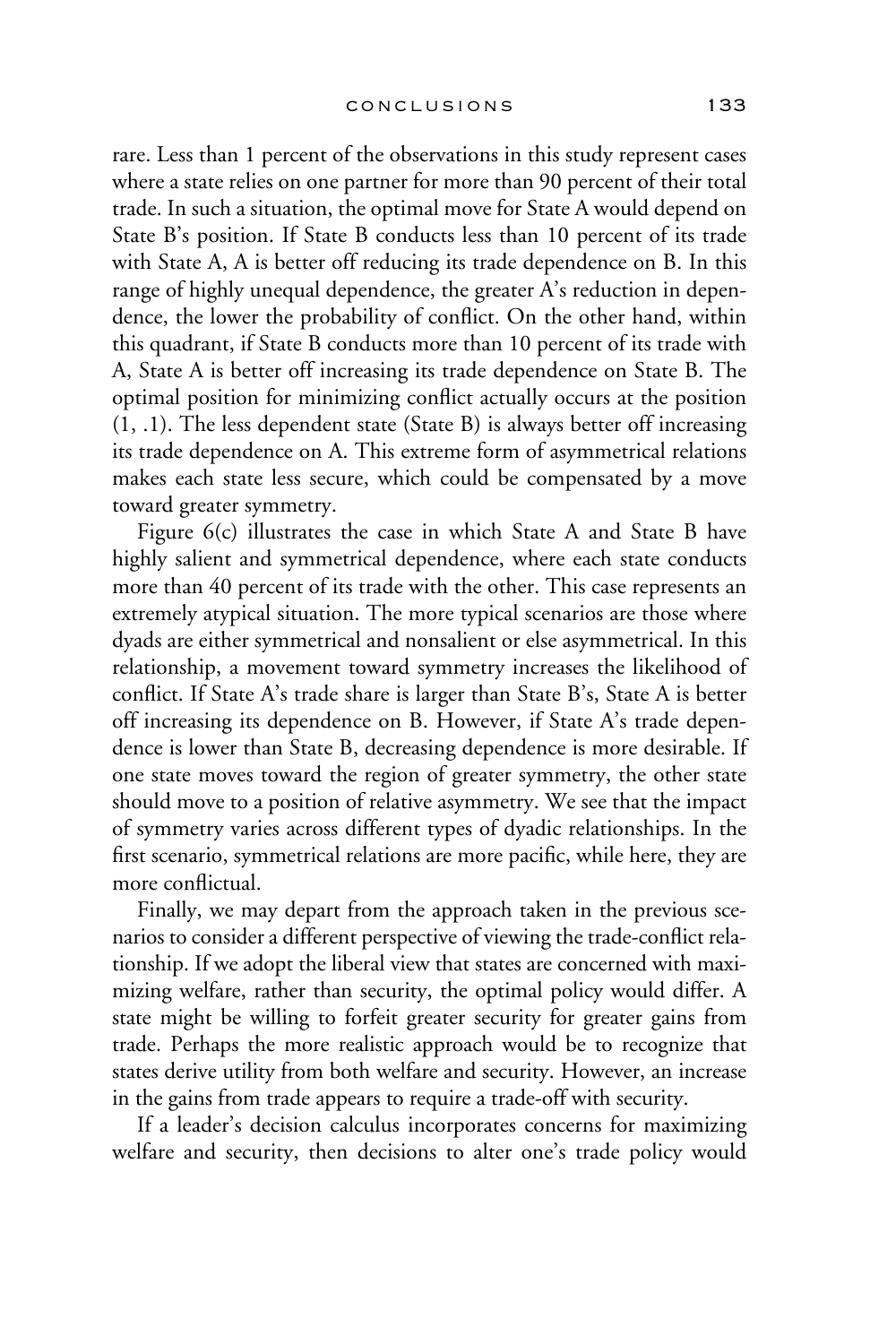depend upon a number of factors, including the utility a leader ascribed to welfare relative to security goals, the risk acceptance of a leader, and the nature of the trading relationship. Some leaders might be willing to forfeit the gains from trade associated with expanded trade ties in the interest of greater security (i.e., a reduced likelihood of experiencing a dispute). On the other hand, a leader might be willing to risk the higher likelihood of a dispute in the interest of acquiring greater gains from trade. Whether a leader substitutes gains from trade for security will, in part, depend upon the utility he or she assigns to security versus gains from trade. In addition, a leader's decision to substitute welfare for security will in part depend upon his or her propensity toward risk acceptant behavior. For example, if a leader recognizes the rarity of militarized disputes, he or she may incorporate a consideration of the probability of a dispute actually occurring into the decision calculus for expanding trade ties. Given the rarity of disputes, the probability of incurring the costs of conflict is lower than that of attaining the benefits of trade. Again, the nature of the relationship must also be considered, since there are instances where an increase in dependence requires no security trade-off. The primary point I hope to underscore from these scenarios is that trade decisions involve implicit costs to national security, a view at sharp variance with the traditional liberal approach. These costs must be evaluated relative to the benefits from trade when considering strategies for altering trade policies. Obviously, further attention must be devoted to assessing the factors that might influence a leader's decision calculus, yet this approach may offer a more realistic assessment of the trade-conflict relationship than that provided by alternative models.

### THE FUTURE

This study stimulates some important issues for future research. Perhaps the primary component missing from this and related research would be a more adequate assessment of the costs and benefits incurred through interdependence. I have repeatedly argued that the conflictual or pacific elements of interdependence are directly related to perceptions about trade's costs and benefits. Yet, a more comprehensive evaluation of these costs and benefits is needed to see whether a link truly exists between the benefits enjoyed in a given trading relationship and the inhibition of conflict in that relationship or, conversely, the presence of net costs for at least one trading partner and the presence of conflict in that relationship.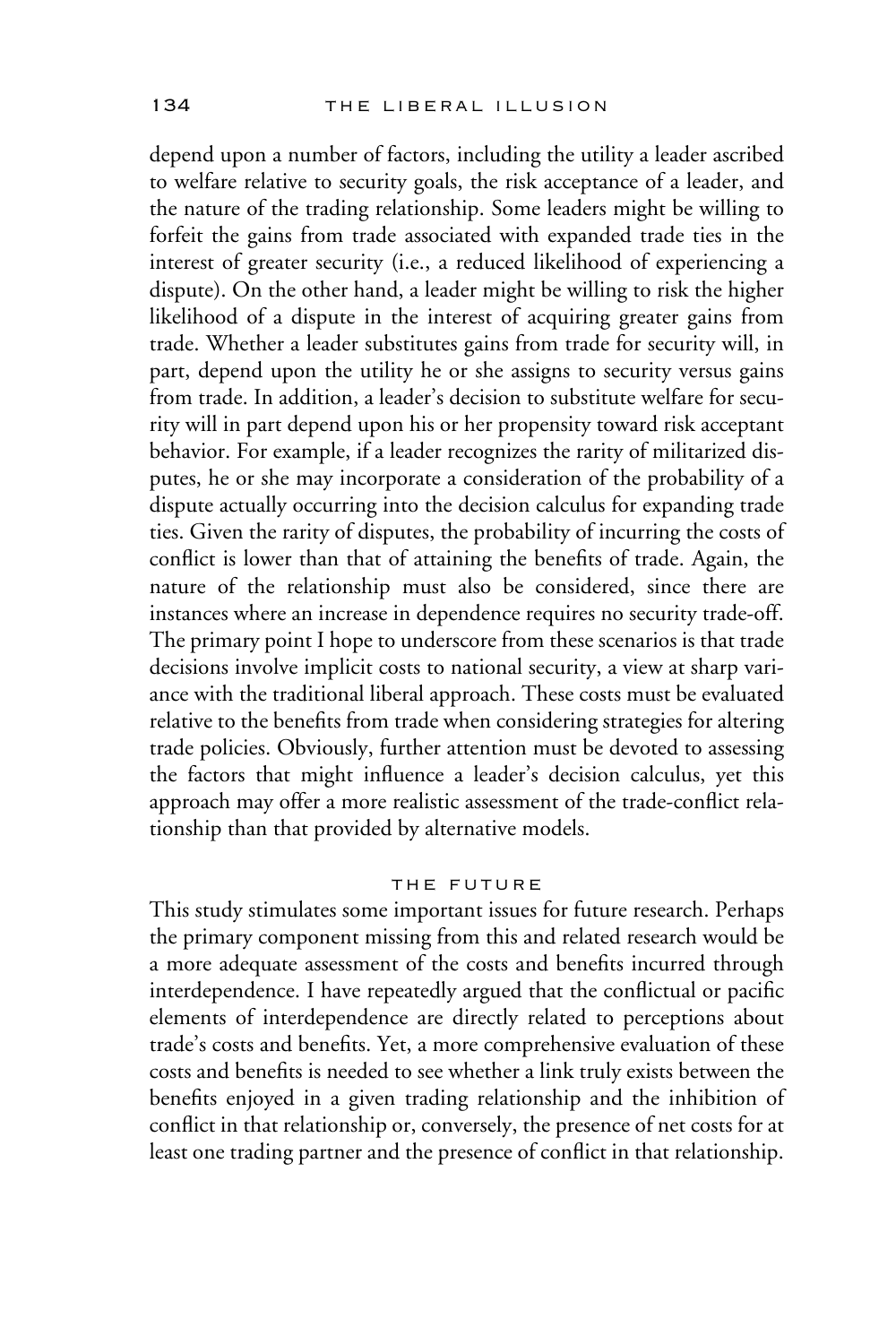For example, we should consider whether trading relationships that contain two partners believed to benefit from trade are more pacific than those relationships that contain at least one state believed to be worse off from trade. In this study I have merely outlined the types of relationships believed to confer the greatest benefits, but such benefits and costs require more rigorous investigation.

In addition, while liberals generally assume benefits increase with the expansion of trade, benefits may actually conform to the law of diminishing returns. Costs, on the other hand, may grow exponentially, as interdependence grows. Thus, if we evaluate the net benefits of interdependence, costs may outweigh benefits as interdependence increases. Again, further investigation is necessary to evaluate the functional form consistent with the rise and/or decline of costs and benefits in interdependent relations. Of course, assessing the political costs of interdependence may be more difficult than assessing the economic benefits. For example, it is easier to evaluate the variations in national growth corresponding to greater participation in trade than to assess the political impact of dependence, such as losses in national autonomy.

Another area that requires further consideration concerns the interactive effects of several types of interdependence for fostering interstate peace. One of the primary components of liberal theory focuses on the convergence of interests and the transmission of commonalties that arise through economic and noneconomic linkages. While I have controlled for several types of interstate bonds, further attention is needed to uncover the combined effect of expanding interstate bonds in multiple areas. There may be countervailing influences from different forms of interstate interdependence.

Throughout this study I have underscored the two dominant perceptions about interstate linkages, one suggesting that greater ties foster peace, the other suggesting that interdependence increases the likelihood of conflict. Empirical evidence suggests that different forms of interdependence may have different effects on conflict. For example, contiguity is consistently found to increase the likelihood of conflict, while the commonalties believed to be associated with joint democracy are generally found to inhibit conflict. Scholars tend to focus on the same notion of interstate ties to explain both the pacific and conflictual nature of these two types of interstate ties. In fact, some of the same theorists who argue that the high levels of contact associated with contiguity give rise to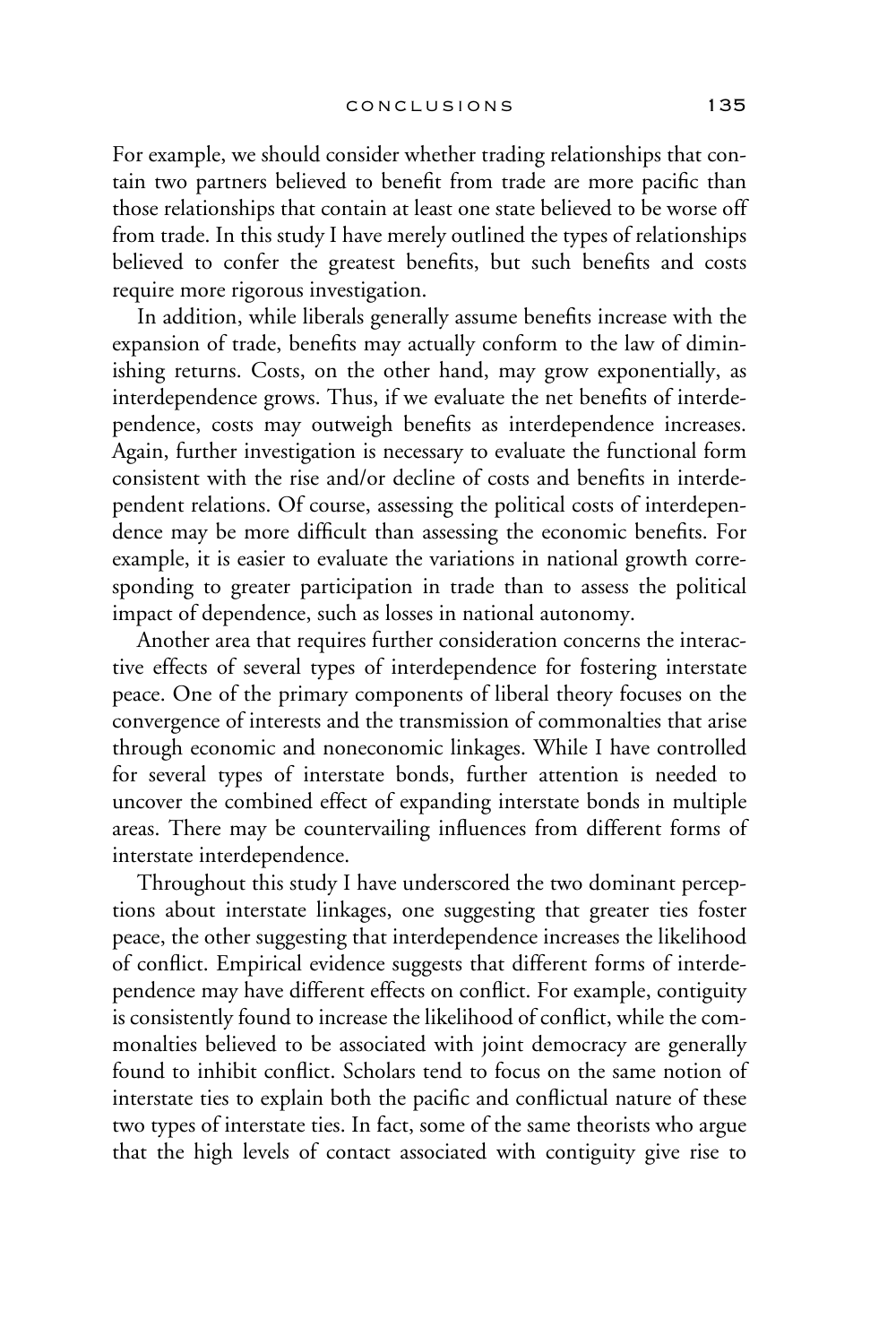conflict suggest that the ties promoted through joint democracy will give rise to peace. We can only conclude that interstate ties foster both peace and conflict. Yet, we need to determine why greater ties in one area may be more conducive for peace, while in other areas, interdependence will increase conflict. Again, we are left with the conclusion that it is not interdependence itself, but some element of that relationship, that gives rise to variations in its impact on conflict.

Although part of the answer may reside in the costs and benefits of interdependent relationships and the manner in which this influences conflict decisions, it is clear that the dynamics described in psychological and sociological theories of close relationships may have important implications for studies of interstate interdependence. For instance, these theories may help uncover the mystery of the factors that tip the balance between conflict and cooperation that clearly coexist among interdependent actors. Exploring this question has implications for trading relations, as well as other forms of relations between actors in world politics.

In a similar vein, further investigation is required in order to understand the interrelationship between conflict and cooperation in interdependent relations. This is particularly true among states whose destinies may be linked, but where the link is established through conflictual interactions (e.g., enduring rivalries). As in other dyadic relationships, it is important to understand how the promotion of cooperation may dampen conflictual behaviors. Similarly, it is necessary to consider the simultaneous influences of trade and conflict. Here, I considered only the influence of interdependence on conflict, but, as discussed previously, conflict likely affects interdependence. However, a more complete assessment of the factors influencing trade patterns may be needed to evaluate the influence of trade on conflict, and that of political factors on trade.

In addition, recent discussions over the most appropriate measures of interdependence tended to view GDP- and total trade–based measures as alternative methods of operationalizing the same phenomena. As discussed, these measures may actually be capturing related, but distinct, dimensions of interdependence. Further tests are needed to evaluate why some forms of dependence produce different results on interstate relations. In addition, researchers are exploring new ways to capture the importance of commodities in evaluating trade dependence. Obviously, dependence and interdependence captures myriad interstate ties, some of which remain unexplored or unoperationalizable.